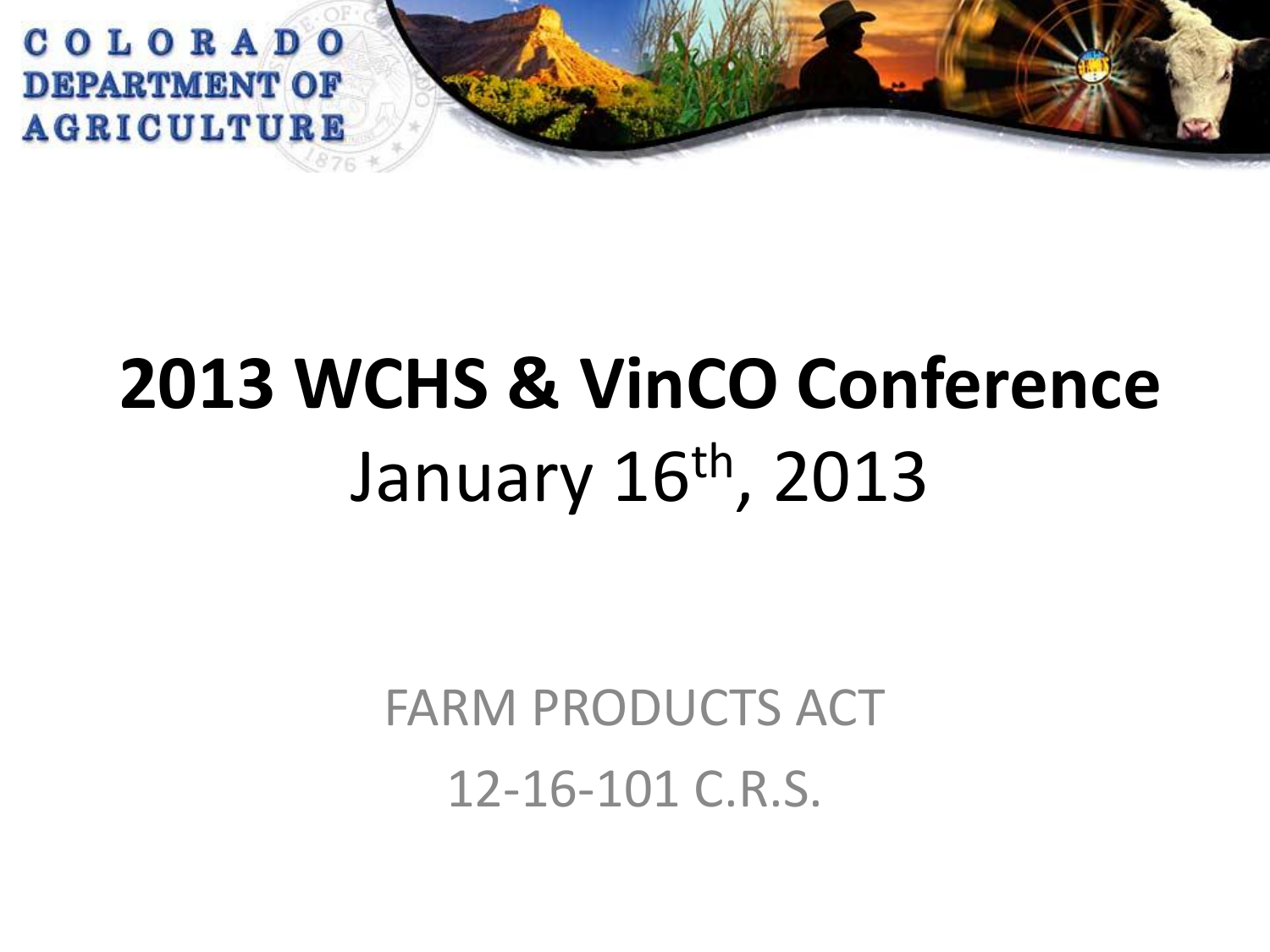

# **Farm Products Program**

The Colorado Farm Products Act is law designed to protect sellers of farm products. It is a system of licensing and bonding to assist the seller in getting paid.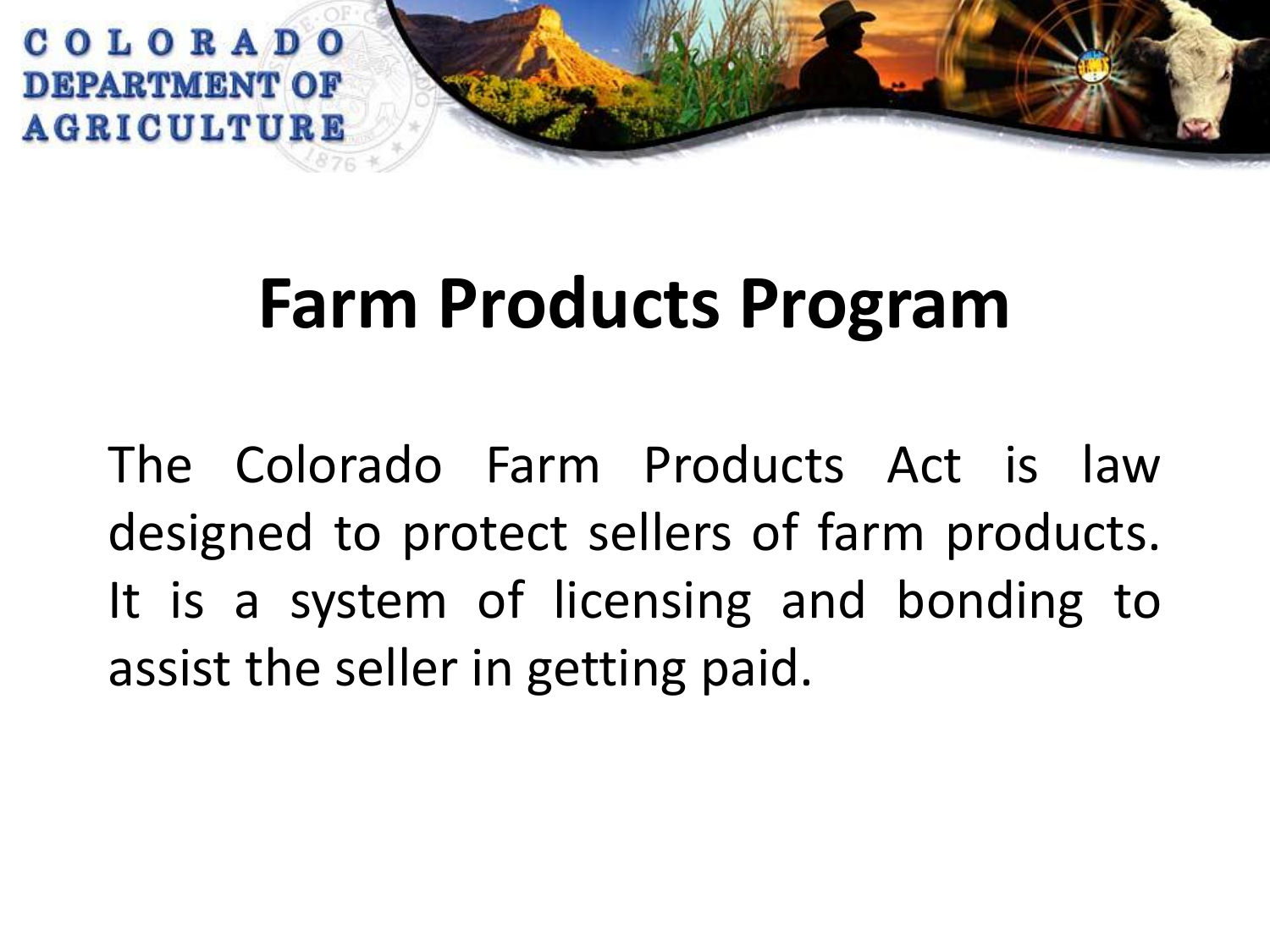

The Farm Products Program protects and assists the economic well-being of the agricultural community by assuring a stable distribution system for agricultural products. To accomplish this, the program conducts examinations, financial analysis and, when appropriate, investigations of warehouses, merchants and dealers of grains and farm products.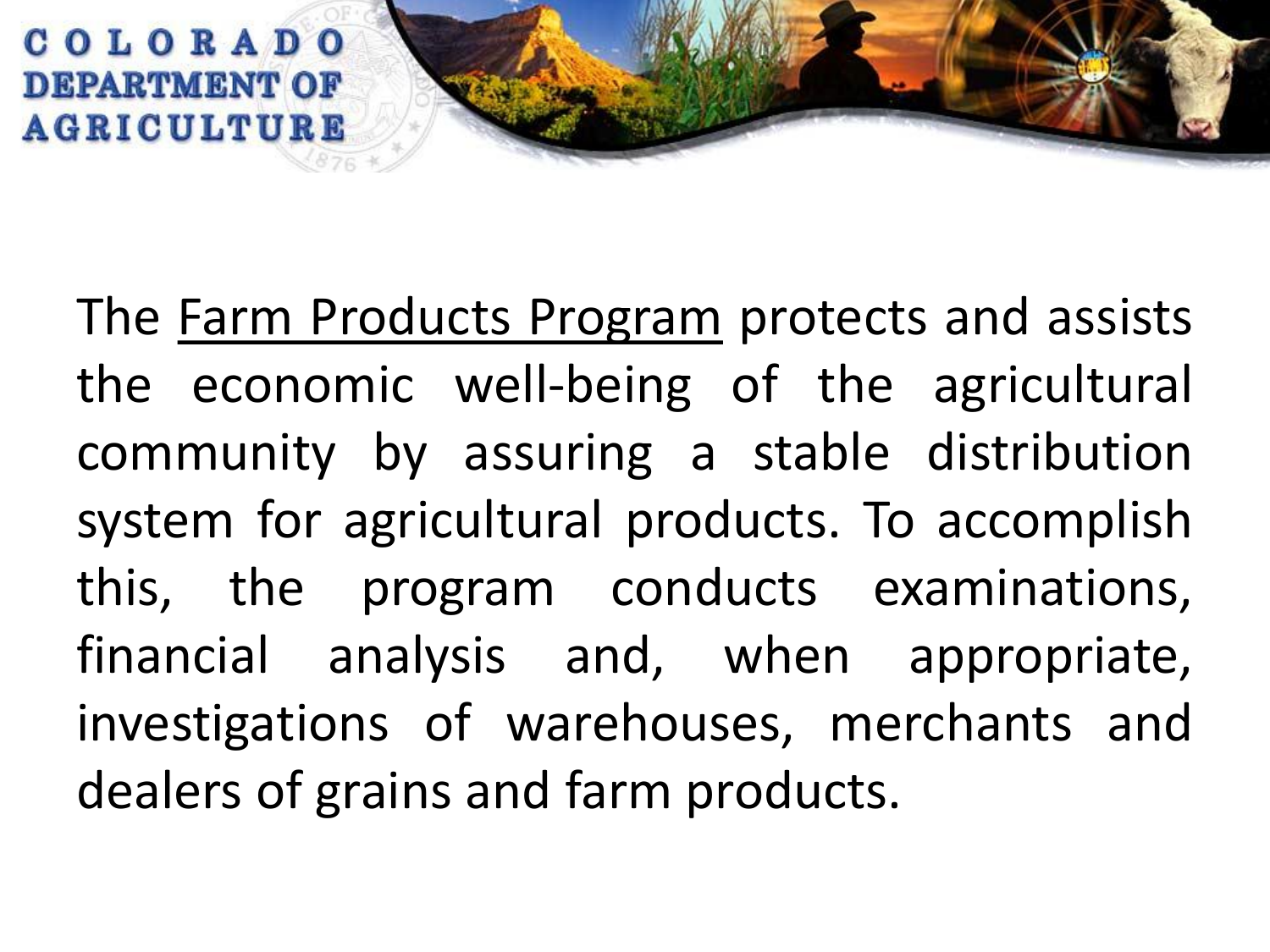

# **What is a Farm Product** 12-16-103

(5) (a) (I) "Farm products" includes the following unprocessed products produced in Colorado or owned by any Colorado resident, dealer, or small-volume dealer: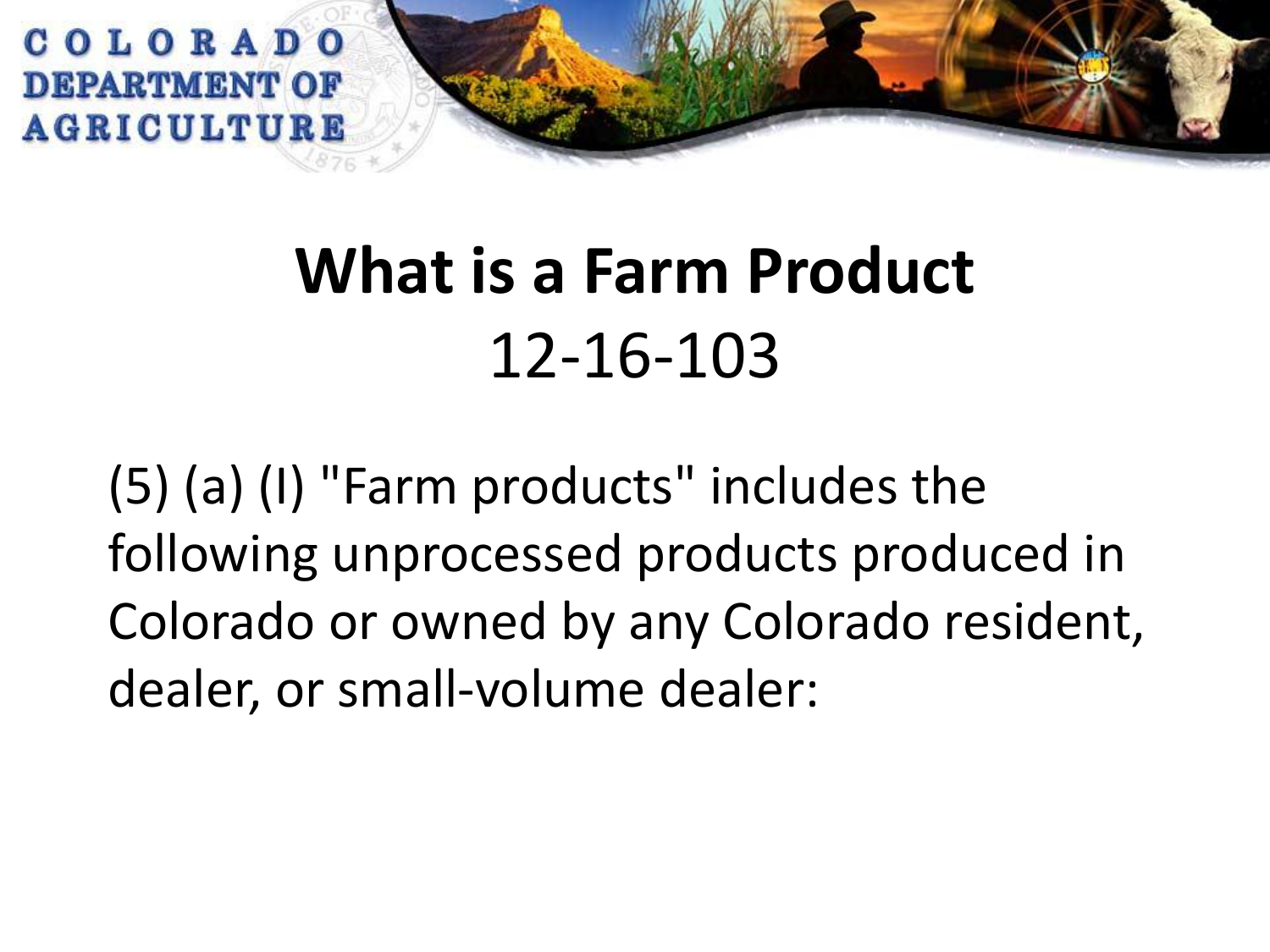

# **What is a Farm Product** 12-16-103

(A) Agricultural, horticultural, viticultural, fruit, and vegetable products of the soil;

(B) Livestock and livestock products, except livestock held by the purchaser and not resold or processed within ninety days after the purchase date;

(C) Milk; and

(D) Honey.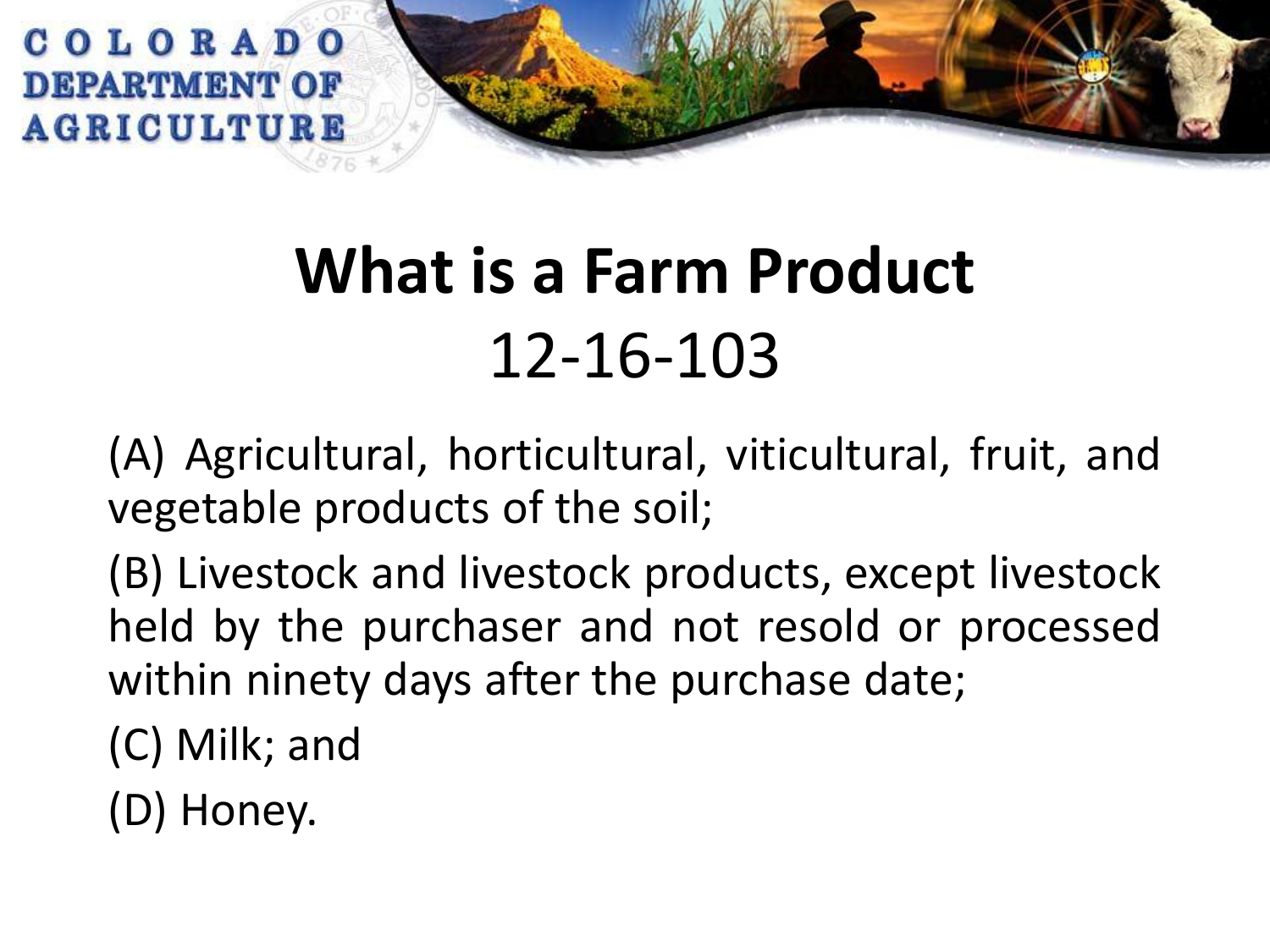

# **What is a Farm Product** 12-16-103

(II) The term also includes ensiled corn and baled, cubed, or ground hay.

(b) "Farm products" does not include poultry and poultry products, timber products, nursery stock, or commodities.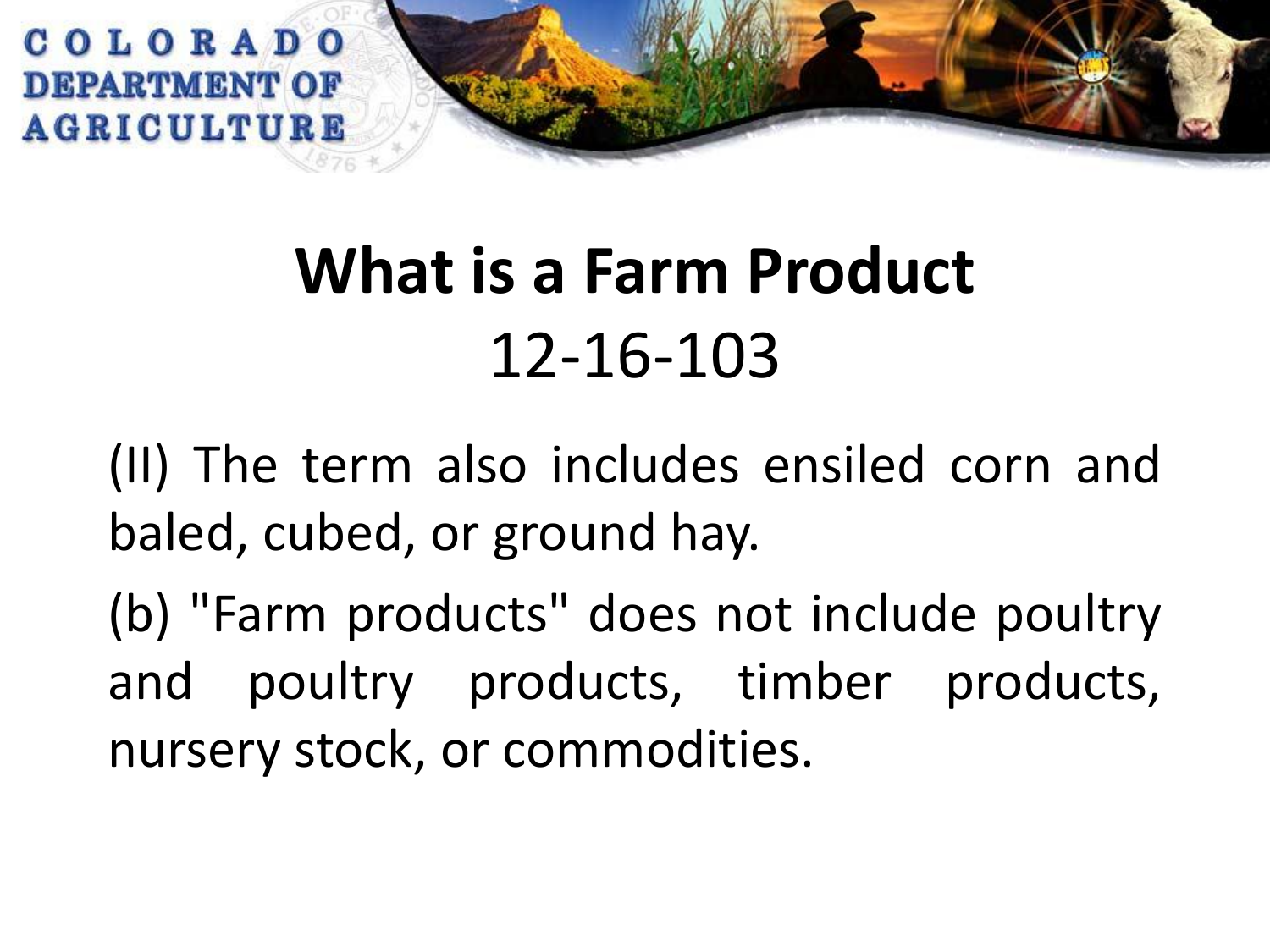

Any person engaged in buying any farm products from the owner for processing or resale.

- "Person" includes an individual, a firm, an association, a partnership, a corporation, or the commissioner.
- "Owner" means any person in whom legal title to any farm product is vested, whether produced by him or acquired by purchase.
- "Processing" means the operation of drying, canning, fermenting, distilling, extracting, preserving, grinding, crushing, flaking, mixing, or otherwise changing the form of a farm product for the purpose of reselling the product.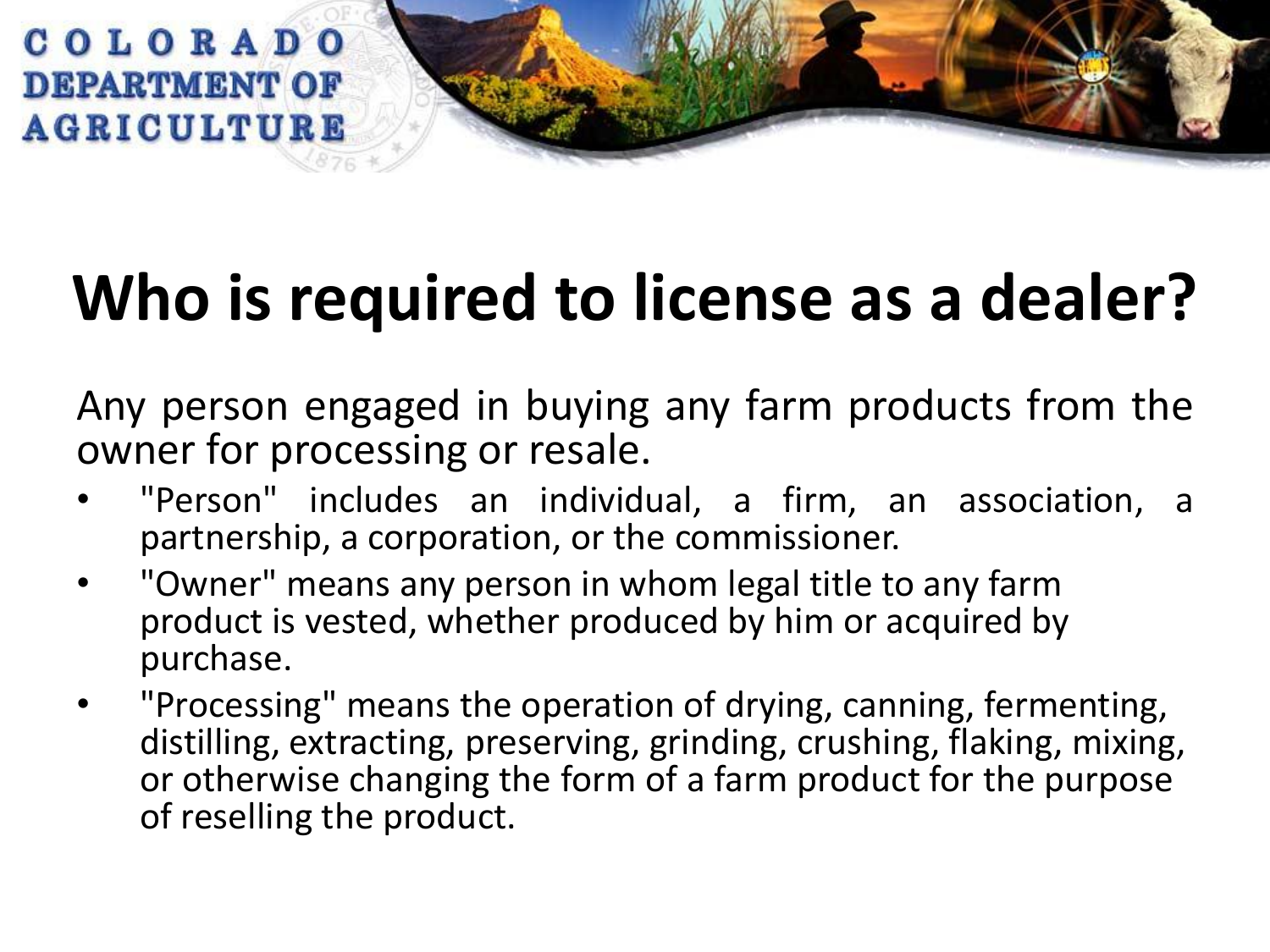

Any person engaged in receiving and taking possession of any farm products from the owner for storage or safekeeping.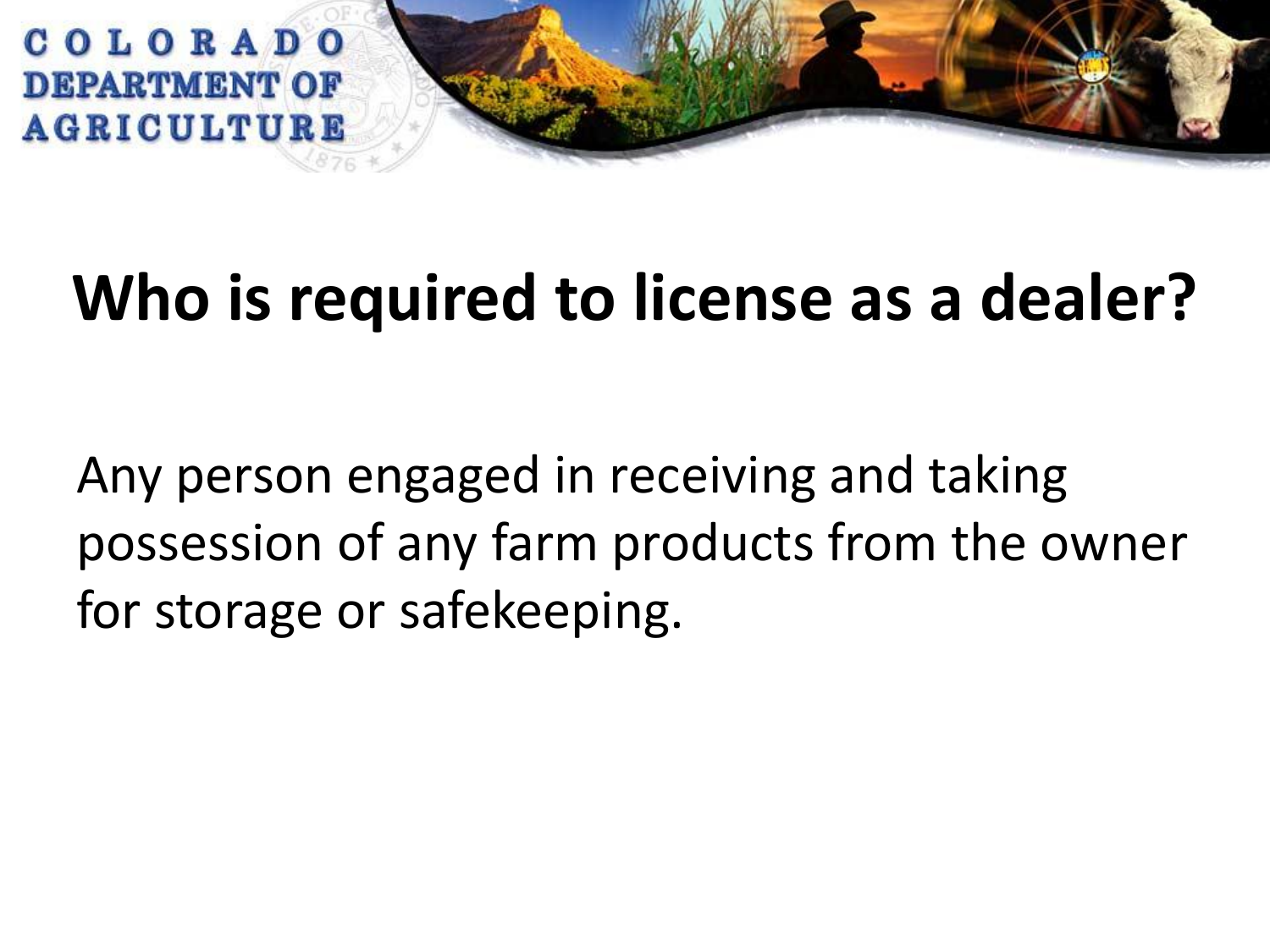

Any person engaged in soliciting or negotiating sales of farm products between the vendor and purchaser respectively.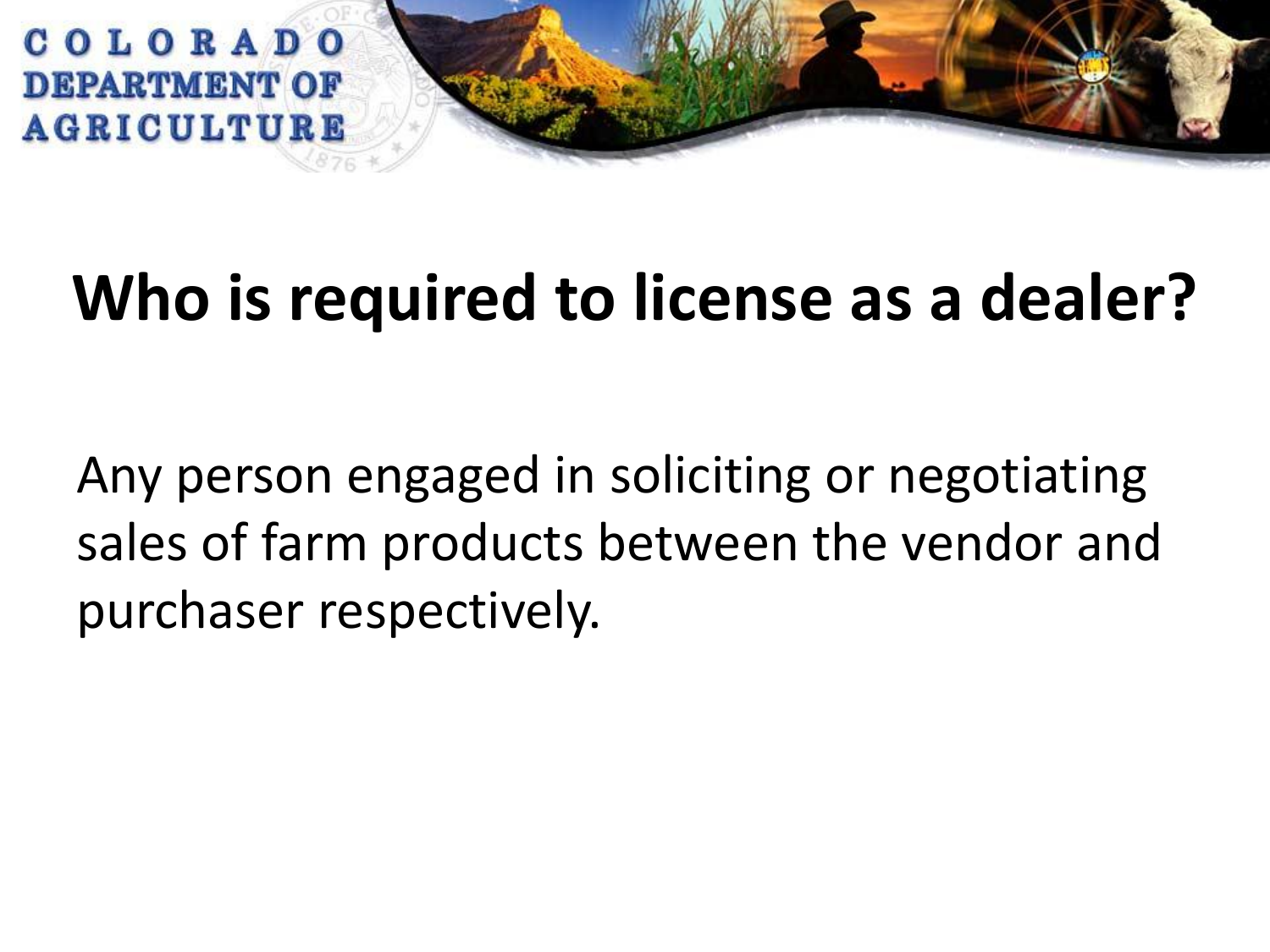

Any person who receives on consignment or solicits from the owner thereof any kind of farm product for sale on commission on behalf of such owner, or

- who accepts any farm product in trust from the owner thereof for the purpose of resale, or
- who sells or offers for sale on commission any farm product or in any way handles any farm product for the account of, or
- as an agent of, the owner thereof.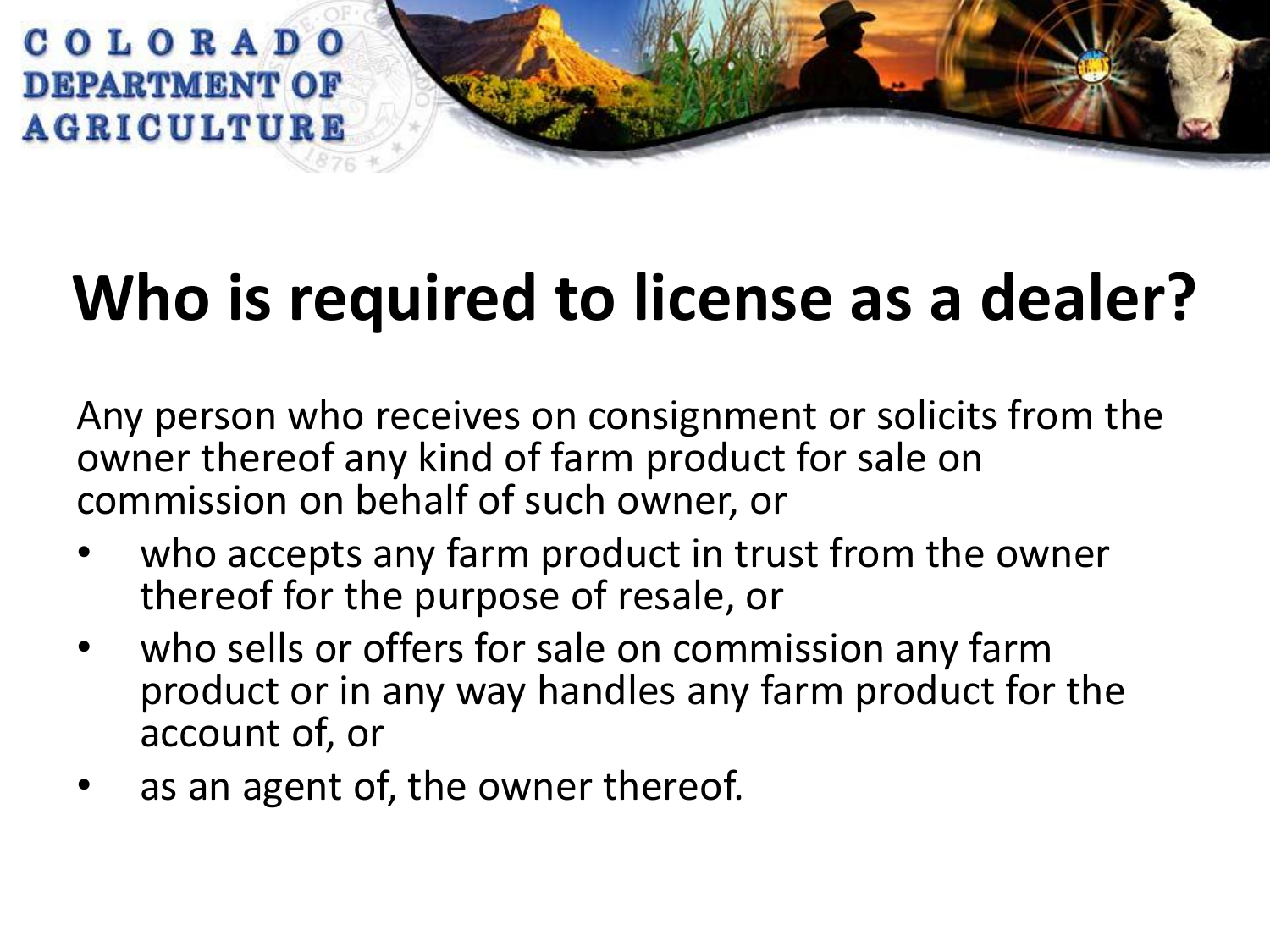

Any person engaged in buying any farm products from the owner thereof for the commercial feeding of livestock that are owned wholly or in part by another, at an animal feeding operation with a capacity of more than two thousand five hundred head of livestock.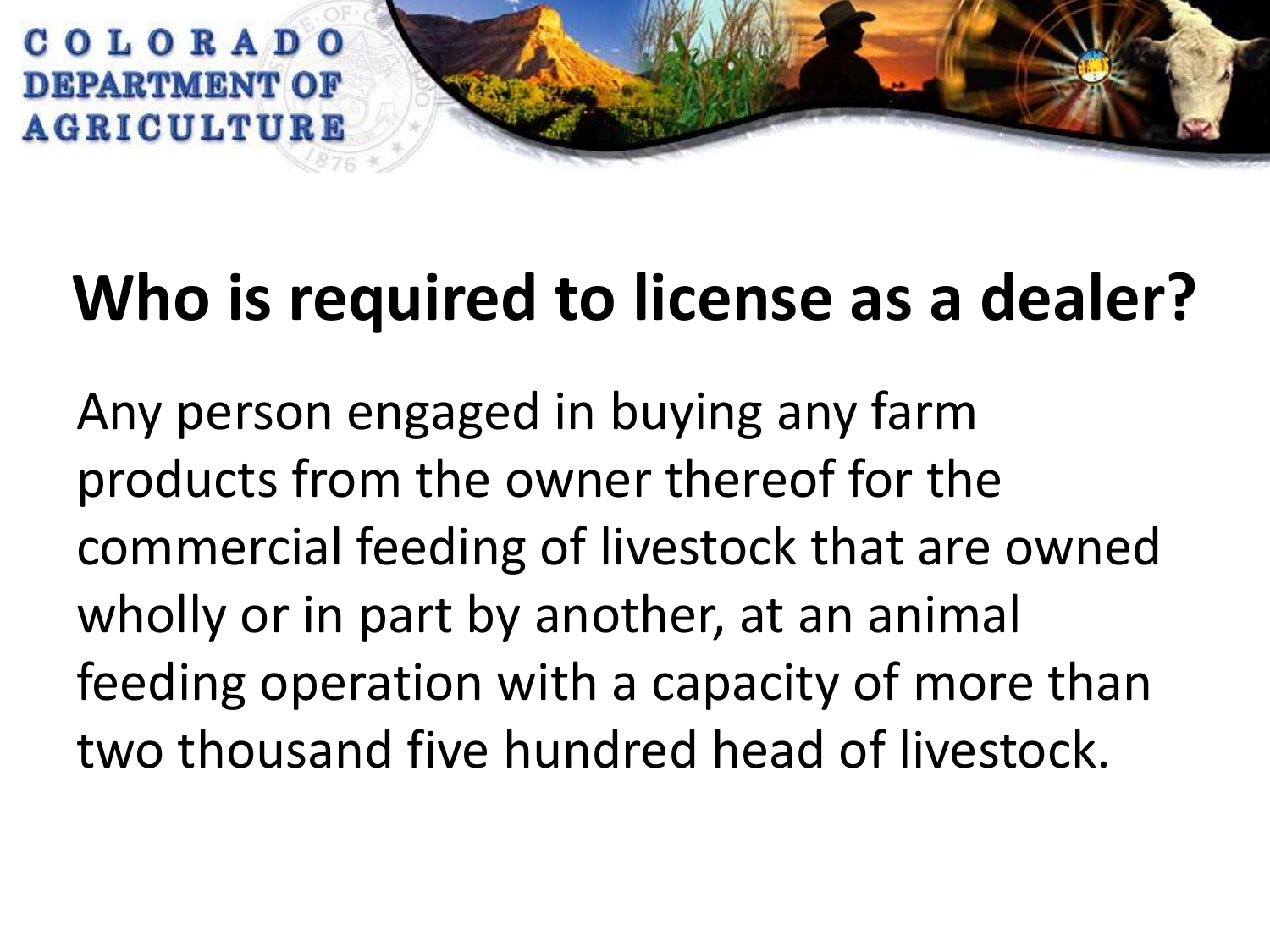

"Dealer" **does not** include bona fide retail grocery merchants or restaurateurs having a fixed or established place of business in Colorado as long as the use of farm products by any such person is directly related to the operation of the person's retail grocery or restaurant.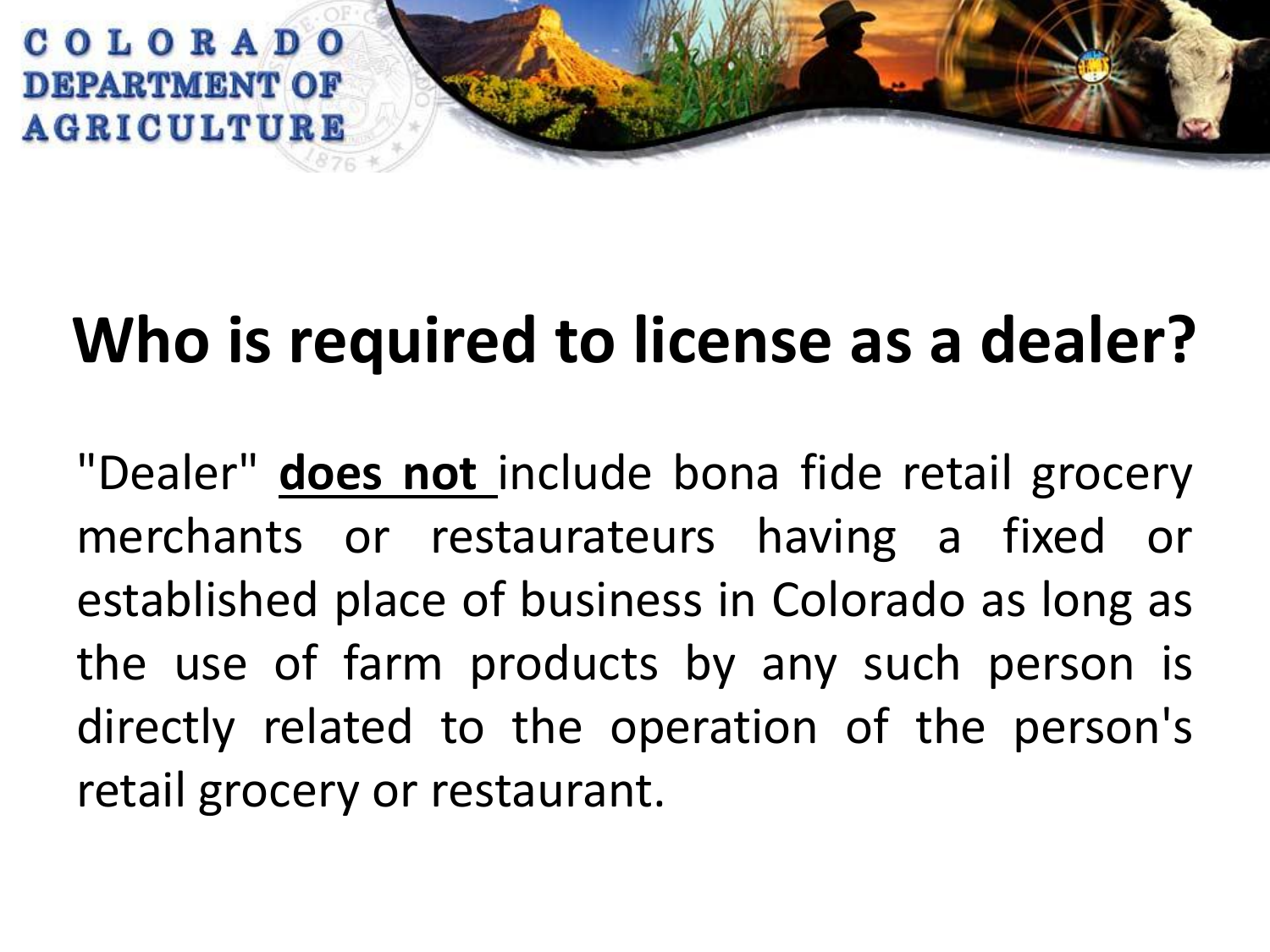

#### **What to do if you're not getting paid**

### File a claim and complaint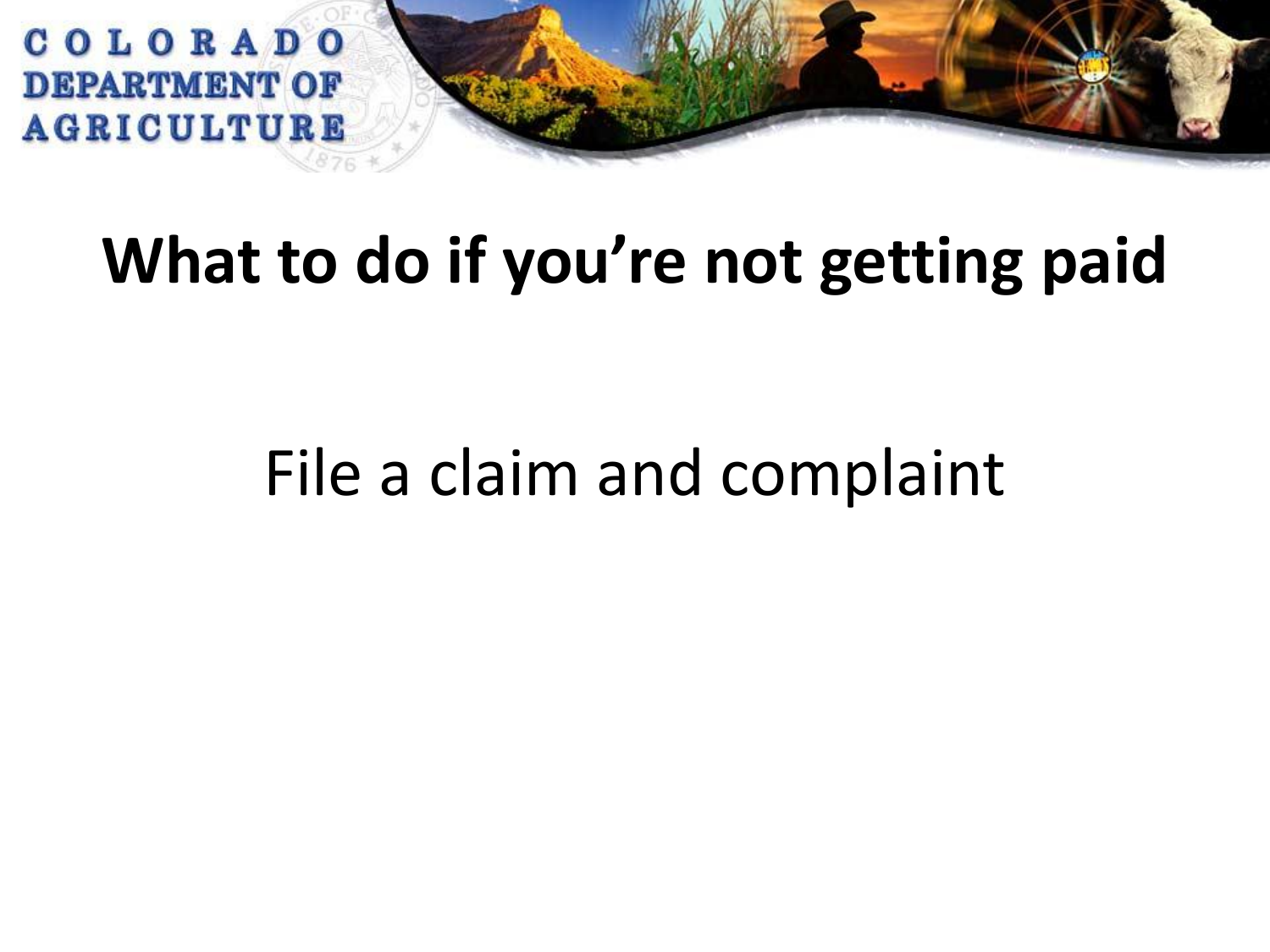

#### **Claim and complaint process 12-16-107(1)**

For the purpose of enforcing the provisions of this part 1, the commissioner may receive complaints from persons against any dealer, small-volume dealer, agent, or person assuming or attempting to act as such and, upon the receipt of such a complaint, may make any and all necessary investigations relative to said complaint.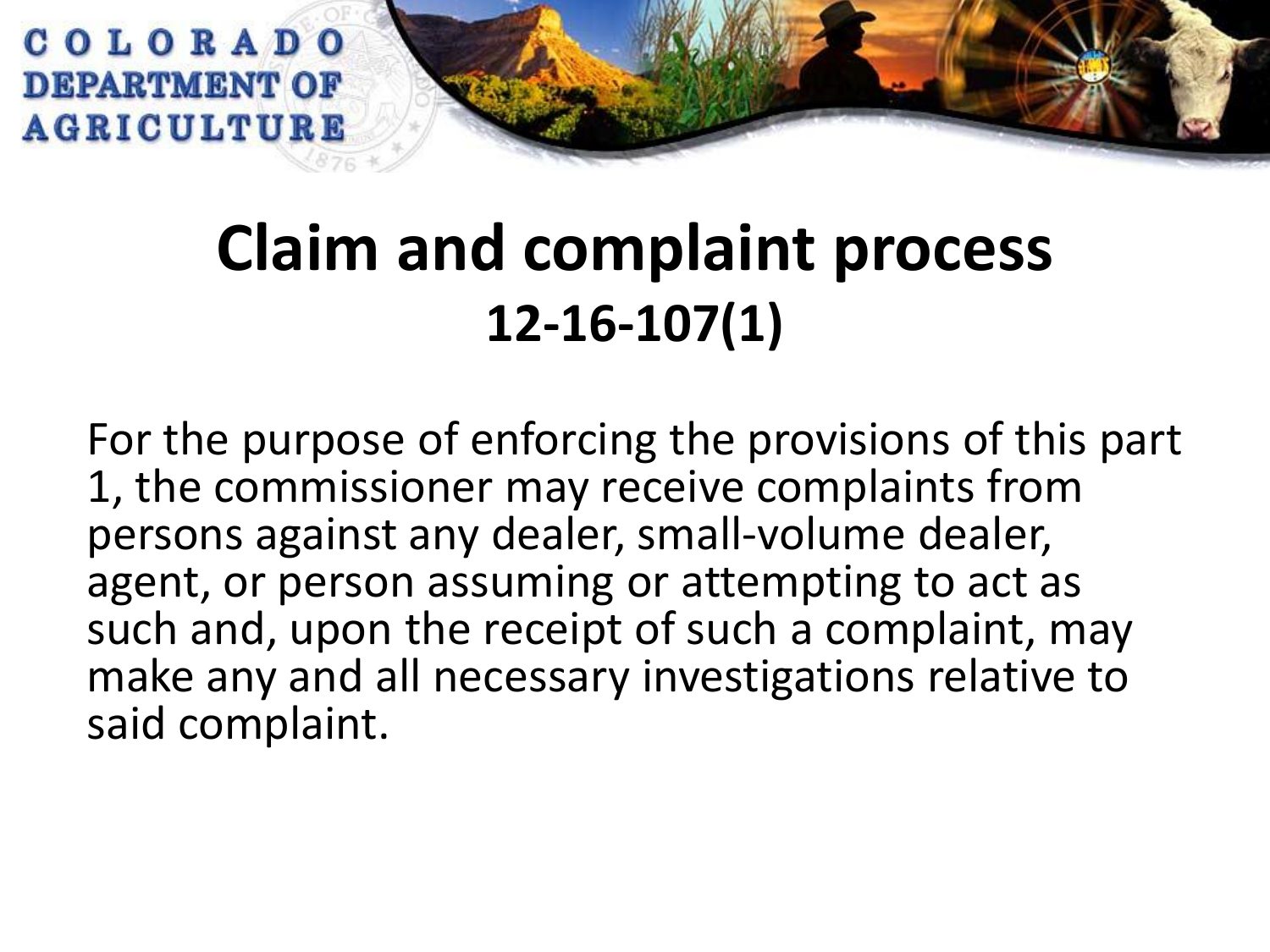

# **Claim and complaint process 12-16-107(5) C.R.S.**

The commissioner shall not be required to investigate or act upon complaints regarding transactions which occurred more than one hundred twenty days prior to the date upon which the commissioner received the written complaint.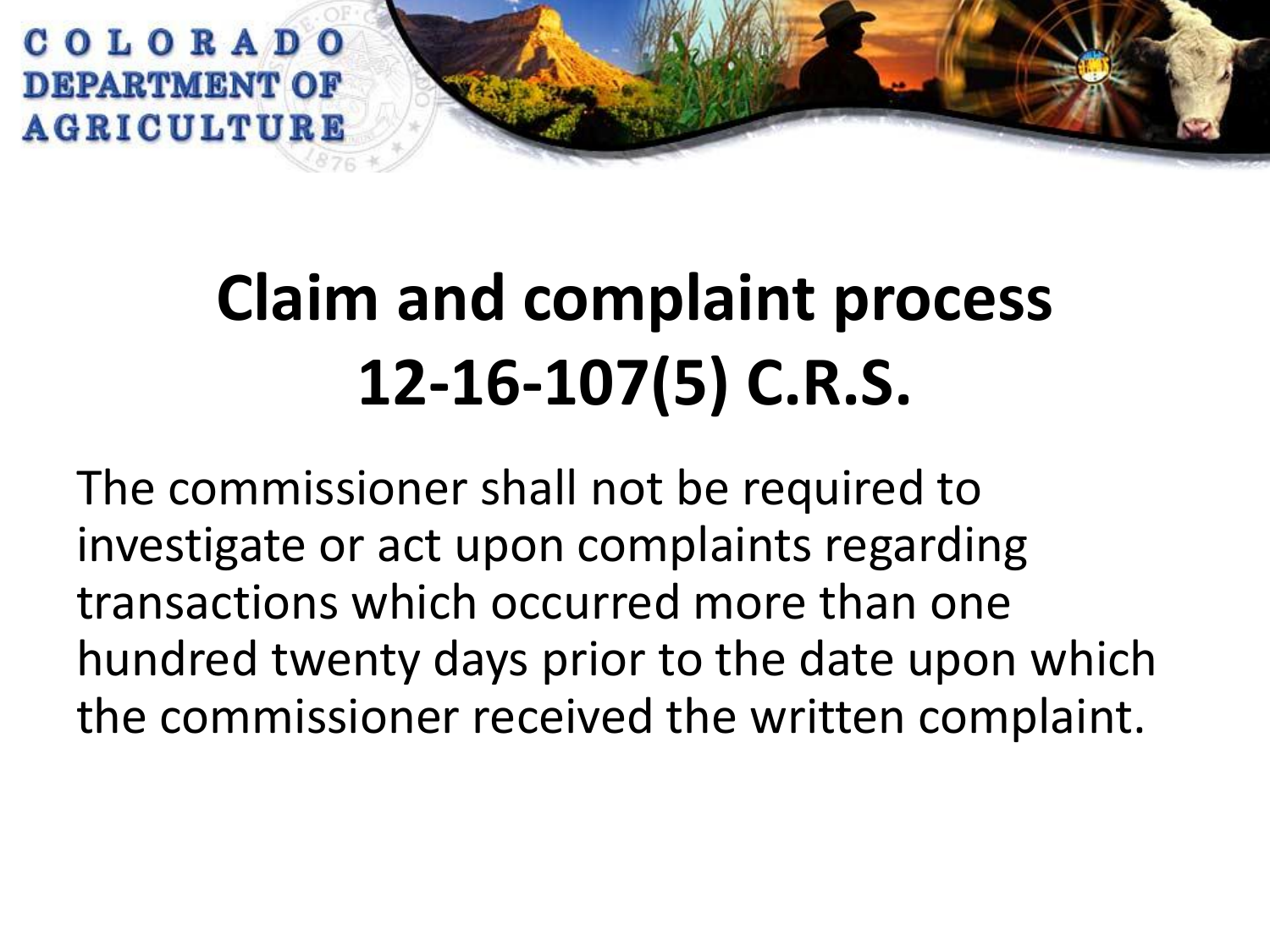

#### **When does a transaction occur? 12-16-107 (12) (a) &(b), C.R.S.**

For the purpose of this section, a transaction is deemed to have occurred:

(a) On the date that possession of farm products is transferred by a claimant;

(b) On delayed payment transactions, on the contractual date of payment or, if there is no contractual date of payment, thirty days following the transfer of title.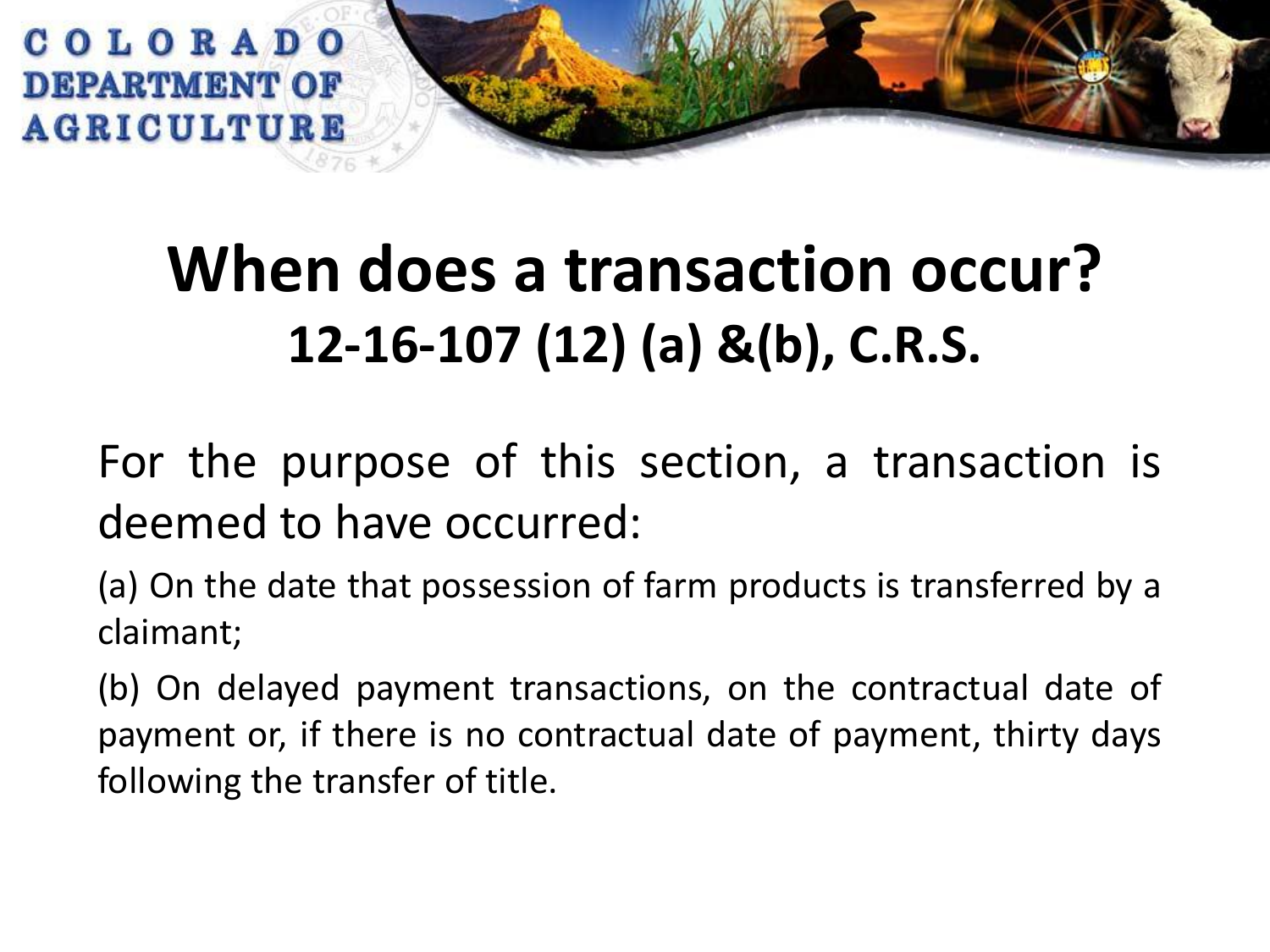

# **Will This Insure That I Get Paid?**

No, Your claim may exceed the amount of the licensee's bond (if required).

- Small Volume Dealers and Cash Buyers are not required to be bonded.
- There may be competing claims for the bond.
- The buyer may not be licensed or bonded.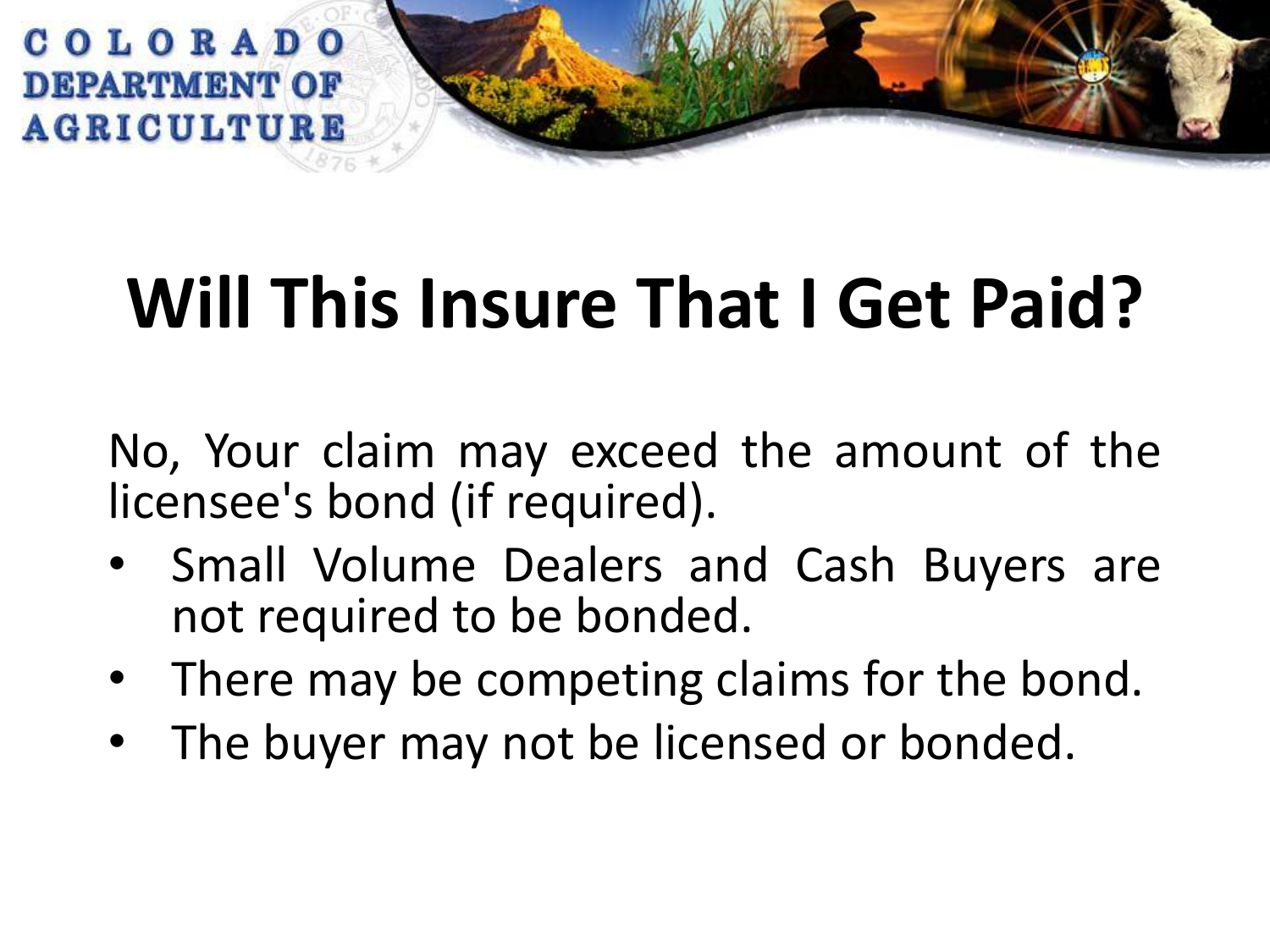

# **How Can I Protect Myself?**

Document the transaction by obtaining evidence of sale.

- Scale tickets,
- bills of lading,
- warehouse receipts, or
- delivery receipts can be used.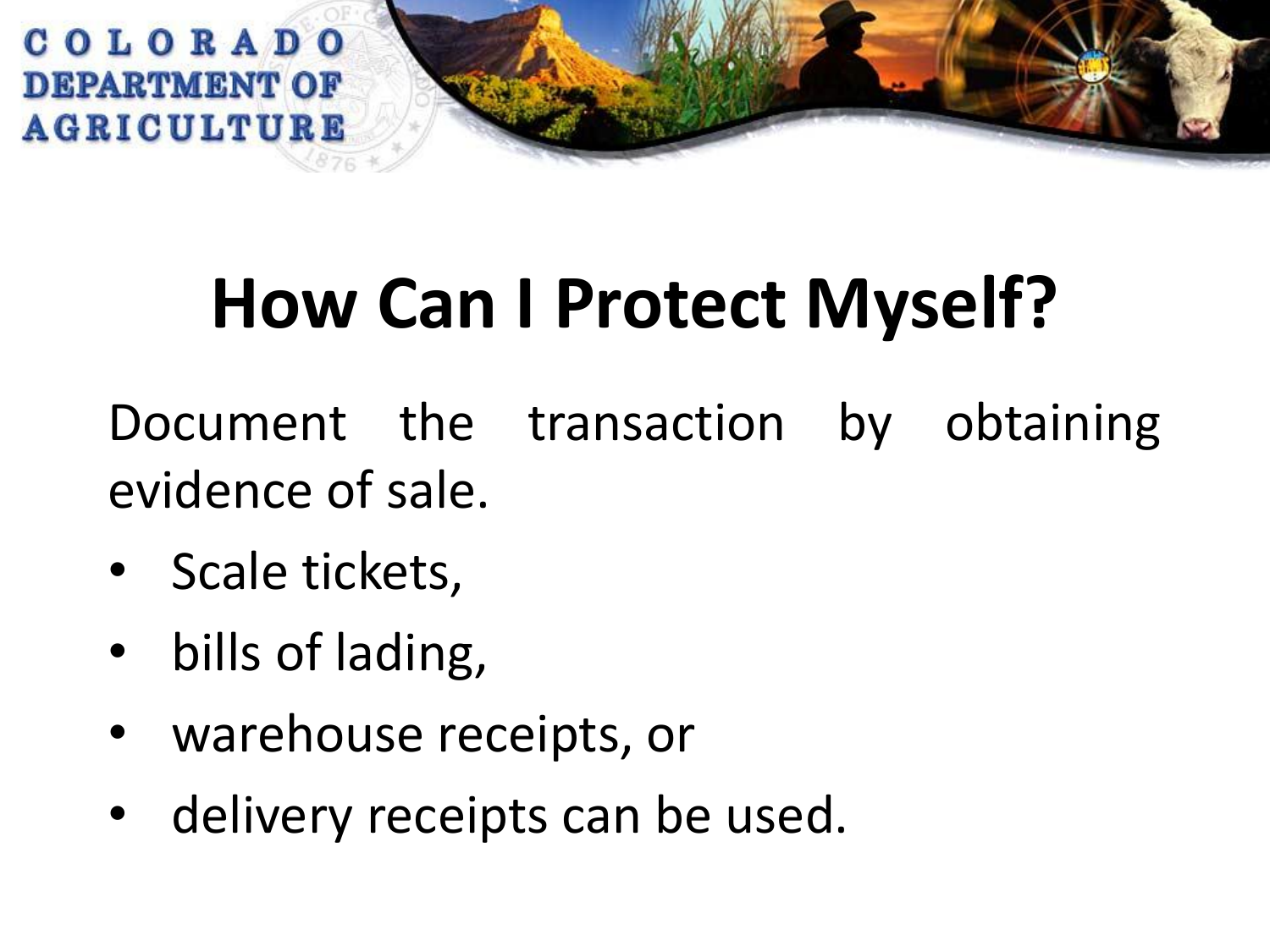

# **Should I Use A Contract?**

Yes, one of the major problems that we incur in trying to settle disputes is trying to determine what the buyer and seller agreed to.

Get a contract in writing.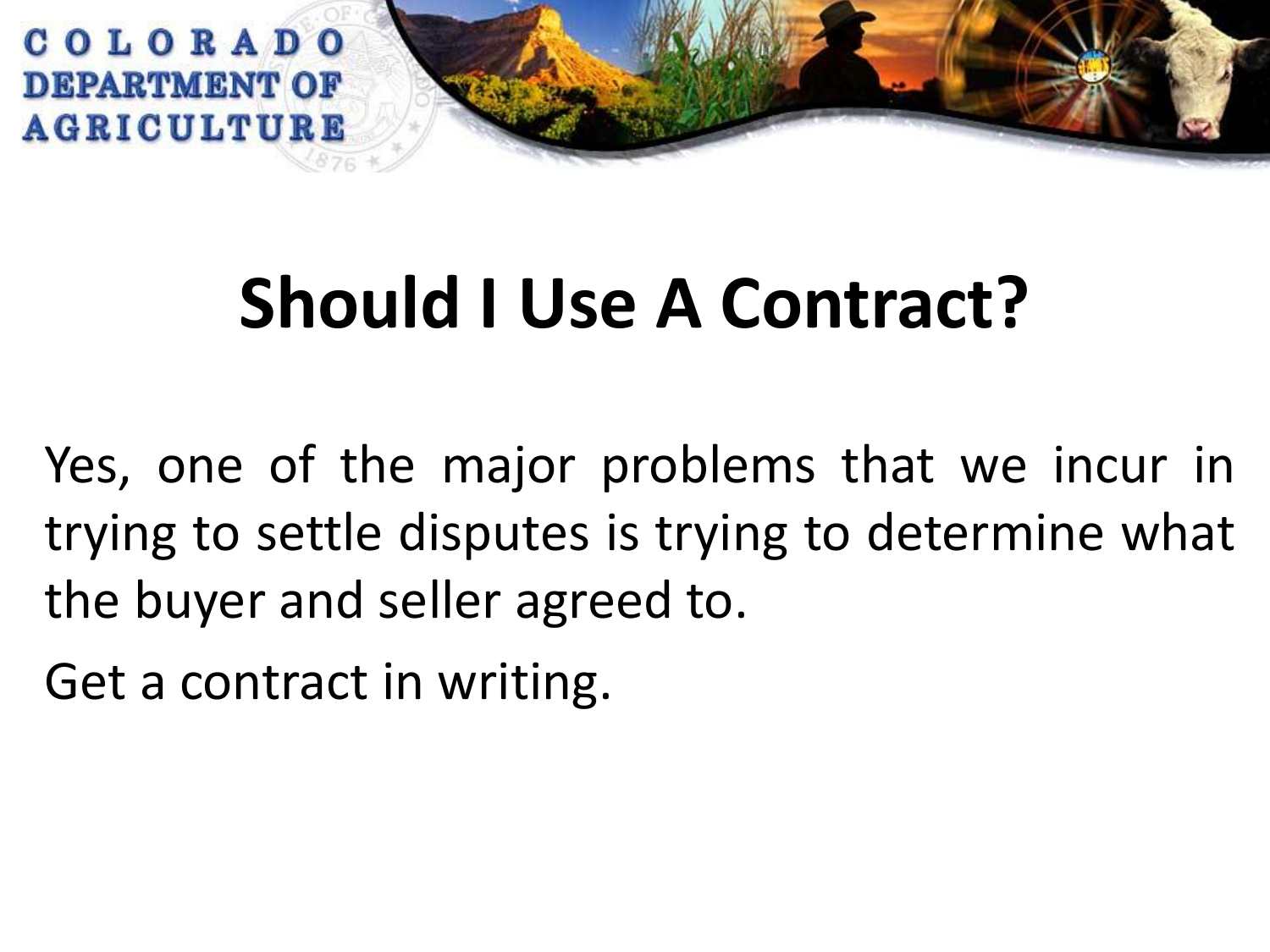

# **What Should I Include In The Contract?**

- Who Is The Buyer?
- **Quantity Sold**
- Quality Agreed Upon
- Sale Price
- Method Of Payment
- Where And When Does Title Transfer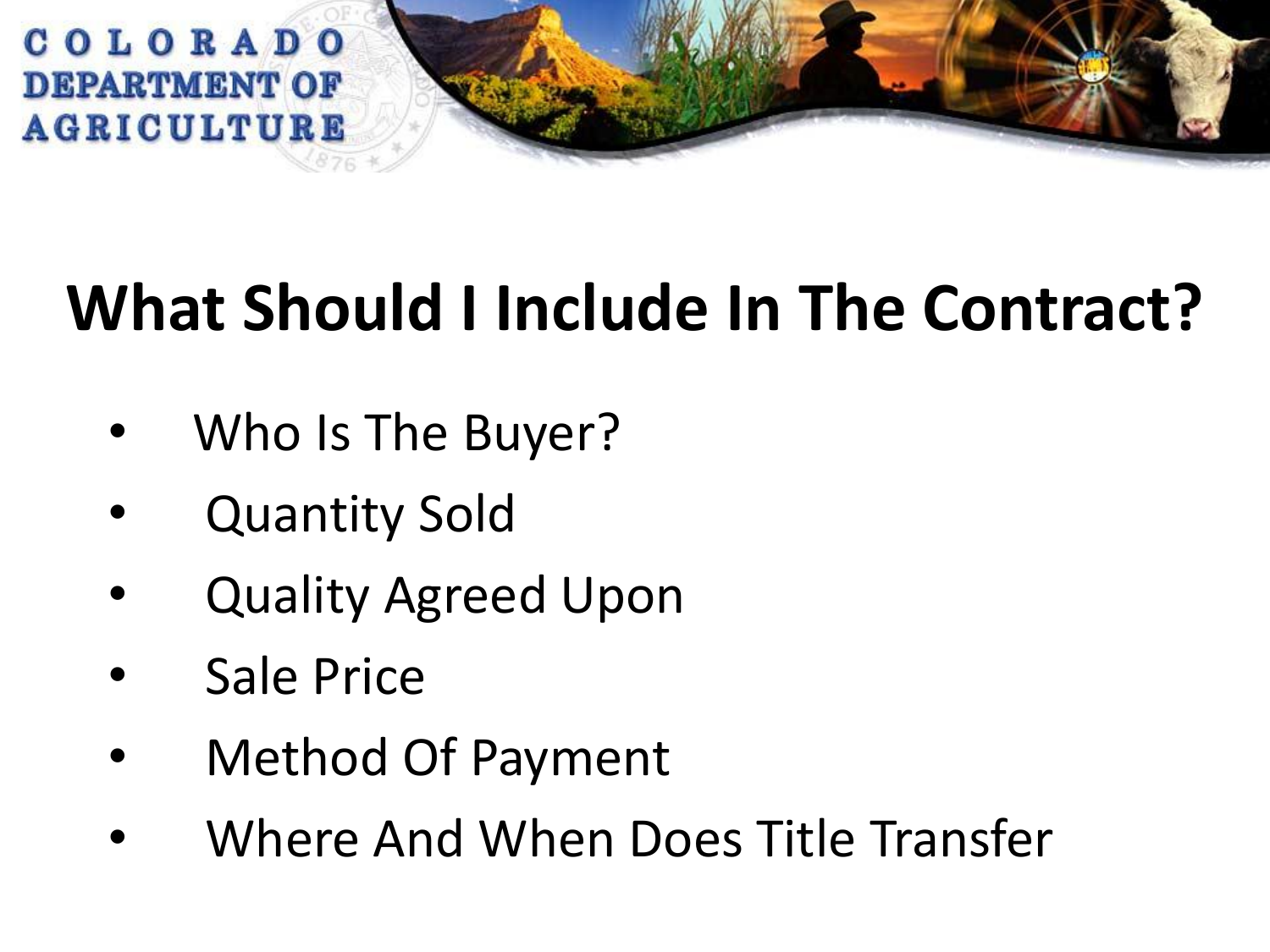

(1) It is unlawful and a violation of this part 1 for any person to:

(a) Make fraudulent charges or returns for the handling, sale, or storage or for the rendering of any service in connection with the handling, sale, or storage of any farm products. Violation of this paragraph (a) shall constitute a class 6 felony.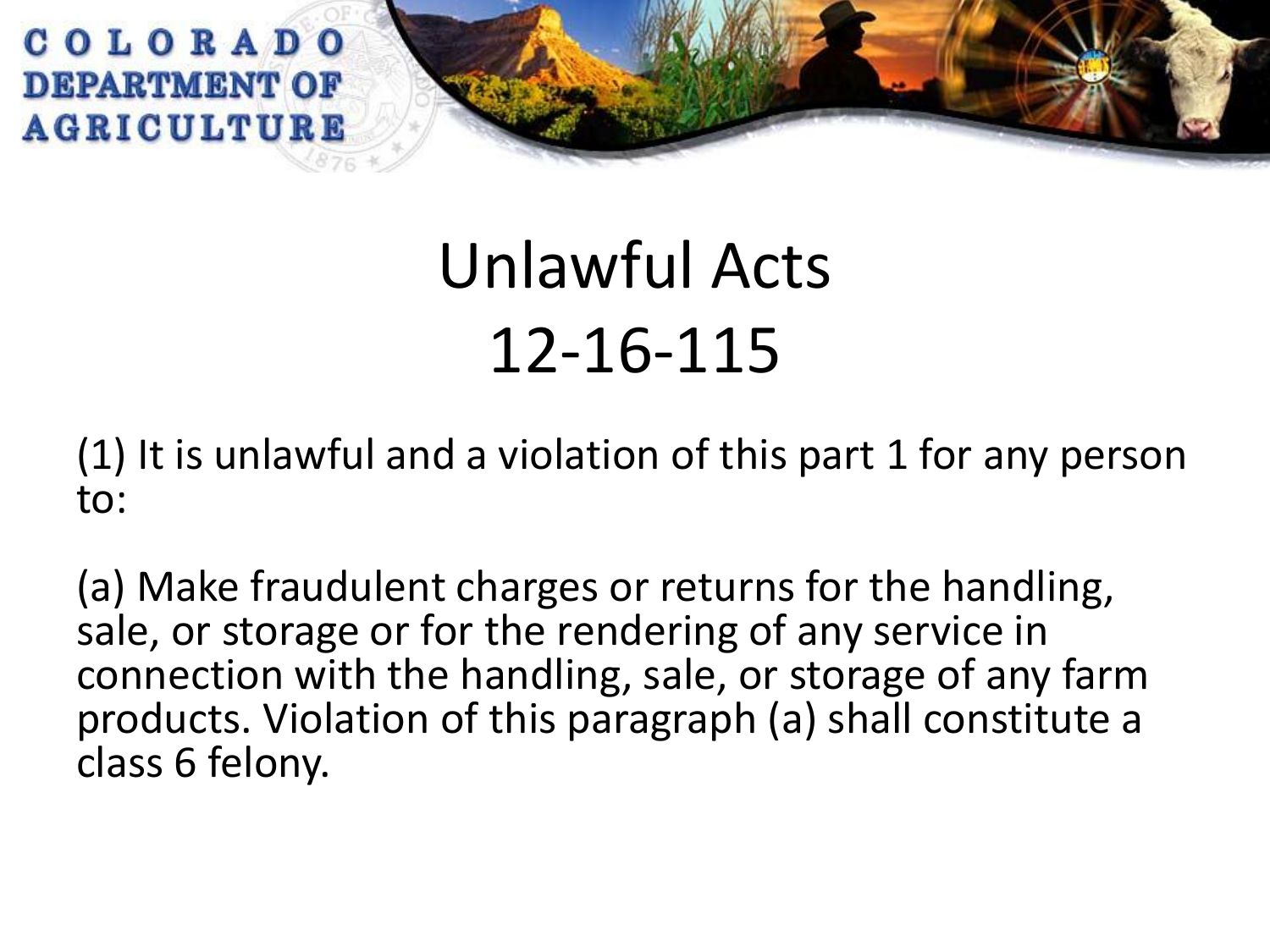

(b) Willfully fail or refuse to render a true account of sales or storage or to make a settlement thereon or to pay for farm products received within the time and in the manner required by this part 1. Violation of this paragraph (b) shall constitute a class 6 felony.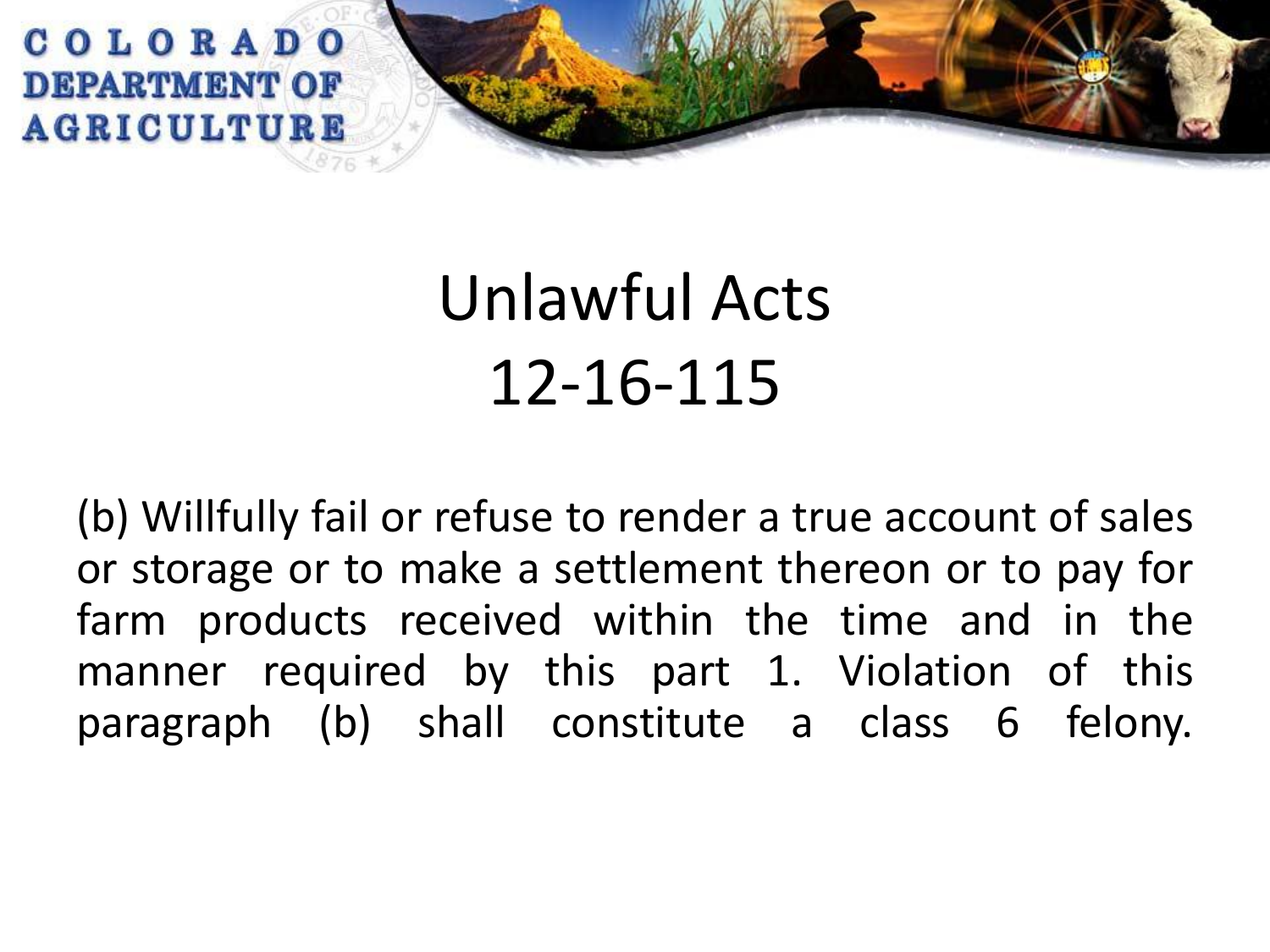

(c) Intentionally make false or misleading statements as to the market conditions for farm products or false or misleading statements as to the condition, quality, or quantity of farm products received, handled, sold, or stored. Violation of this paragraph (c) shall constitute a class 6 felony.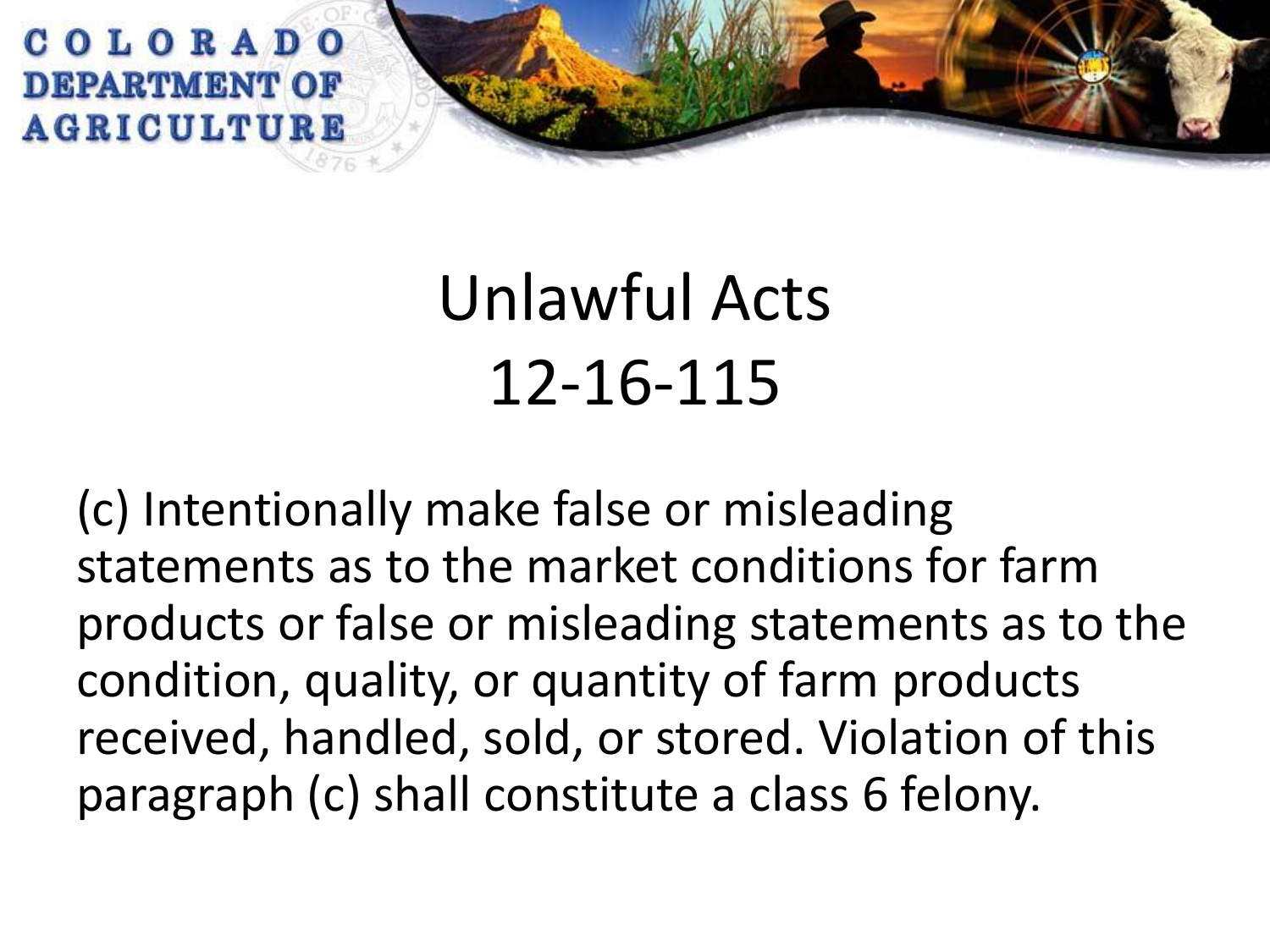

(d) Engage in fictitious sales, in collusion, or in unfair practices to defraud the owners. Violation of this paragraph (d) shall constitute a class 6 felony.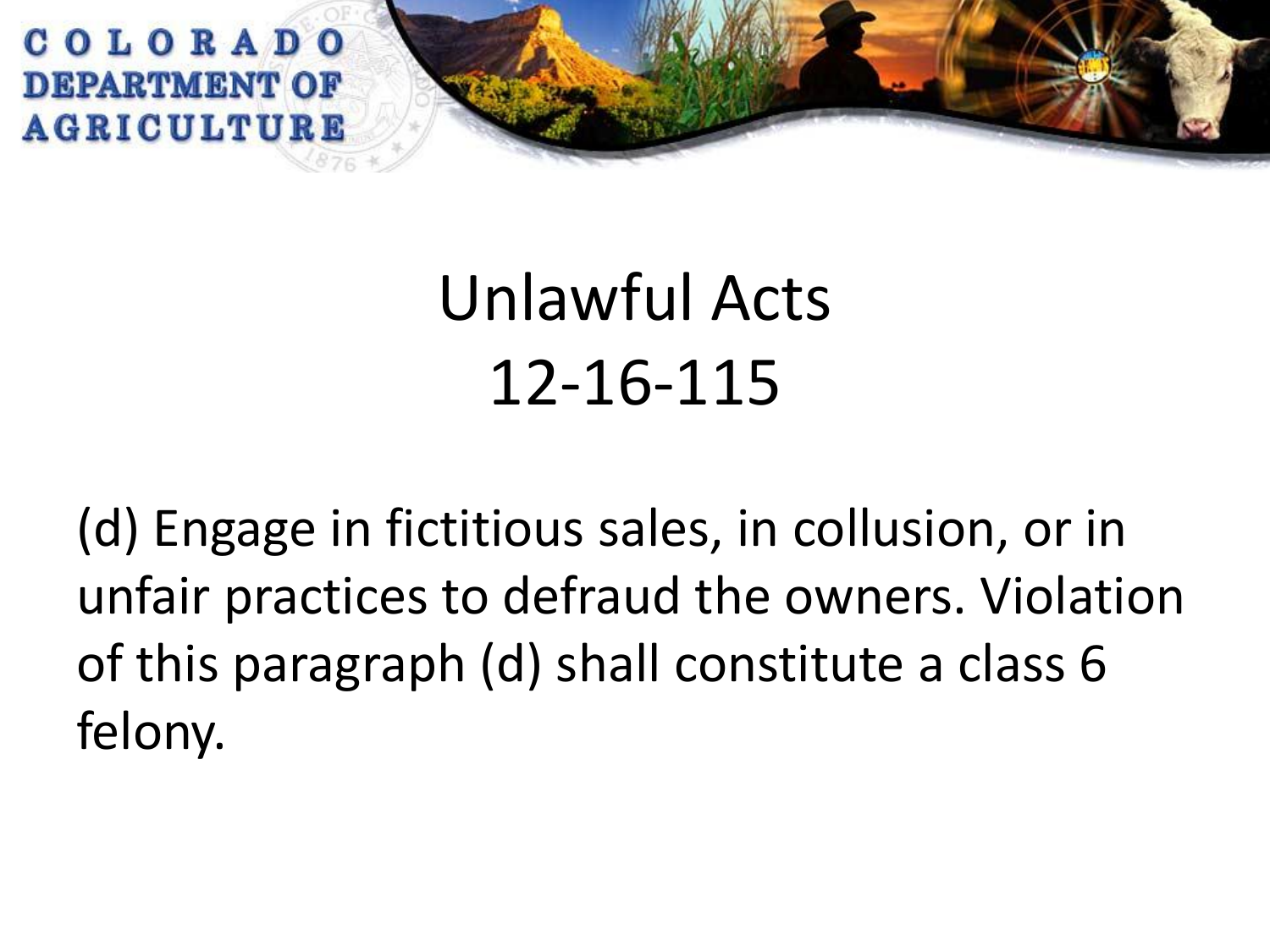

(e) Act as a dealer, small-volume dealer, or agent without having obtained a license or act as a dealer without having filed a surety bond or an irrevocable letter of credit, as provided in this part 1. Violation of this paragraph (e) shall constitute a class 6 felony.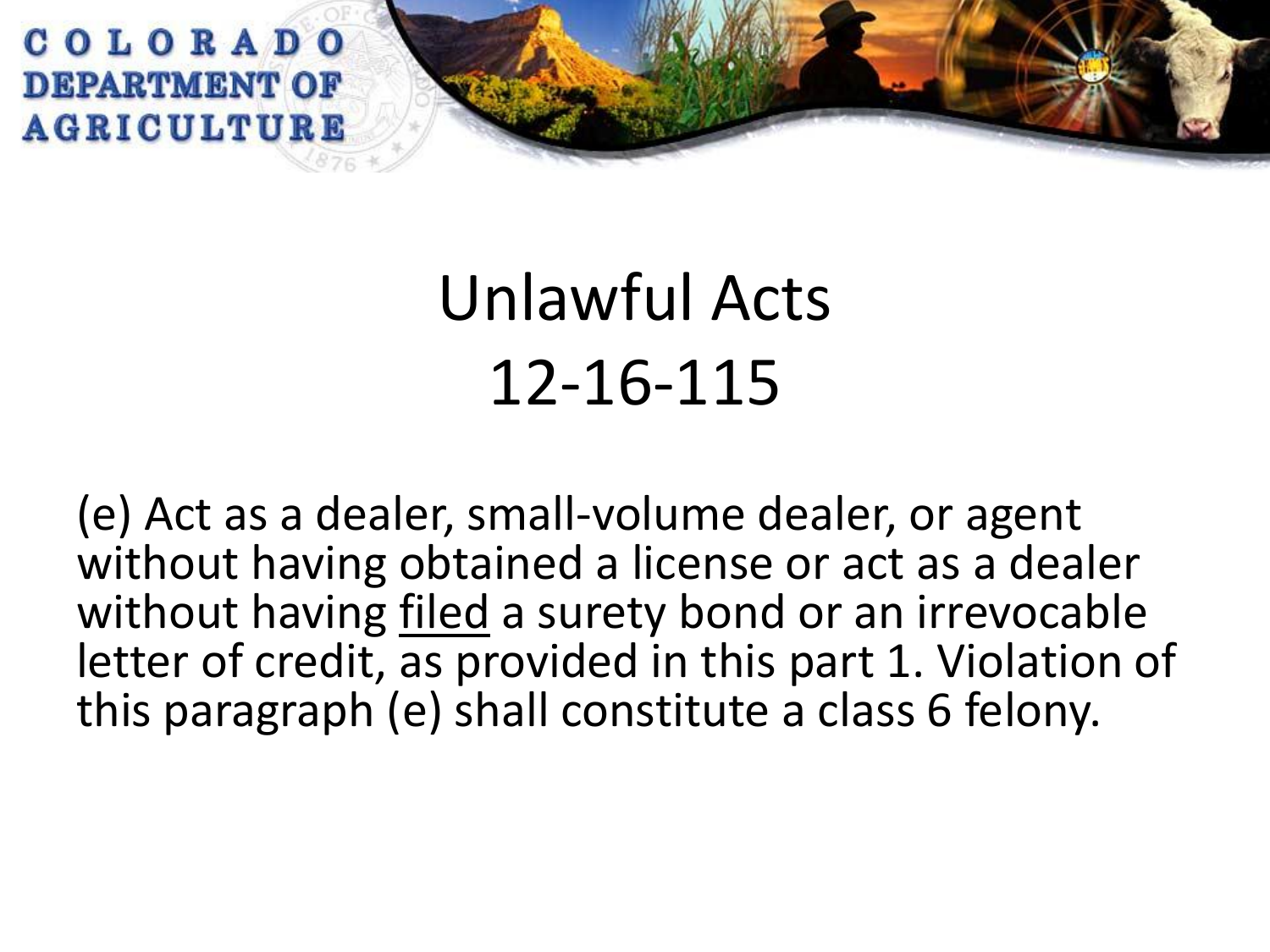

(f) Willfully convert to his own use or benefit the farm products of another. Violation of this paragraph (f) shall constitute theft, as defined in [section 18-4-401,](http://web.lexisnexis.com/research/buttonTFLink?_m=a7f335dbba20041e97dad93e3b937aaa&_xfercite=<cite cc="USA"><![CDATA[C.R.S. 12-16-115]]></cite>&_butType=4&_butStat=0&_butNum=2&_butInline=1&_butinfo=COCODE 18-4-401&_fmtstr=FULL&docnum=1&_startdoc=1&wchp=dGLzVzB-zSkAW&_md5=4b7dce4b90865446af020f7fadb25044) C.R.S.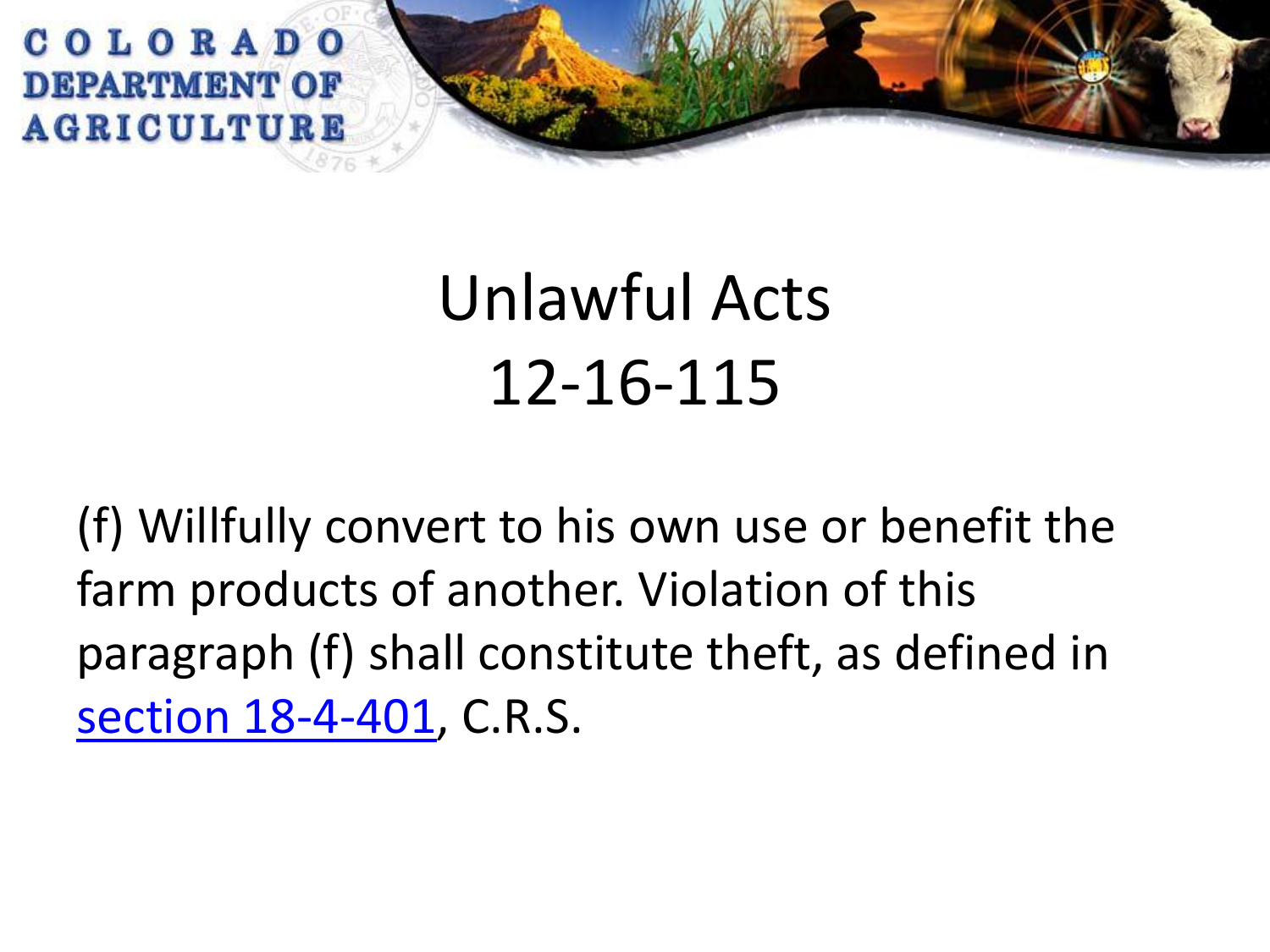

(k) Act as a dealer, small-volume dealer, or agent and, with intent to defraud, make, draw, utter, or deliver any check, draft, or order for the payment of money upon any bank or other depository to the owner for the purchase price of any farm products or any part thereof upon obtaining possession or control thereof, when at the time of the making, drawing, uttering, or delivery the maker or drawer has not sufficient funds in or credit with such bank or other depository for the payment of such check, draft, or order in full upon its presentation.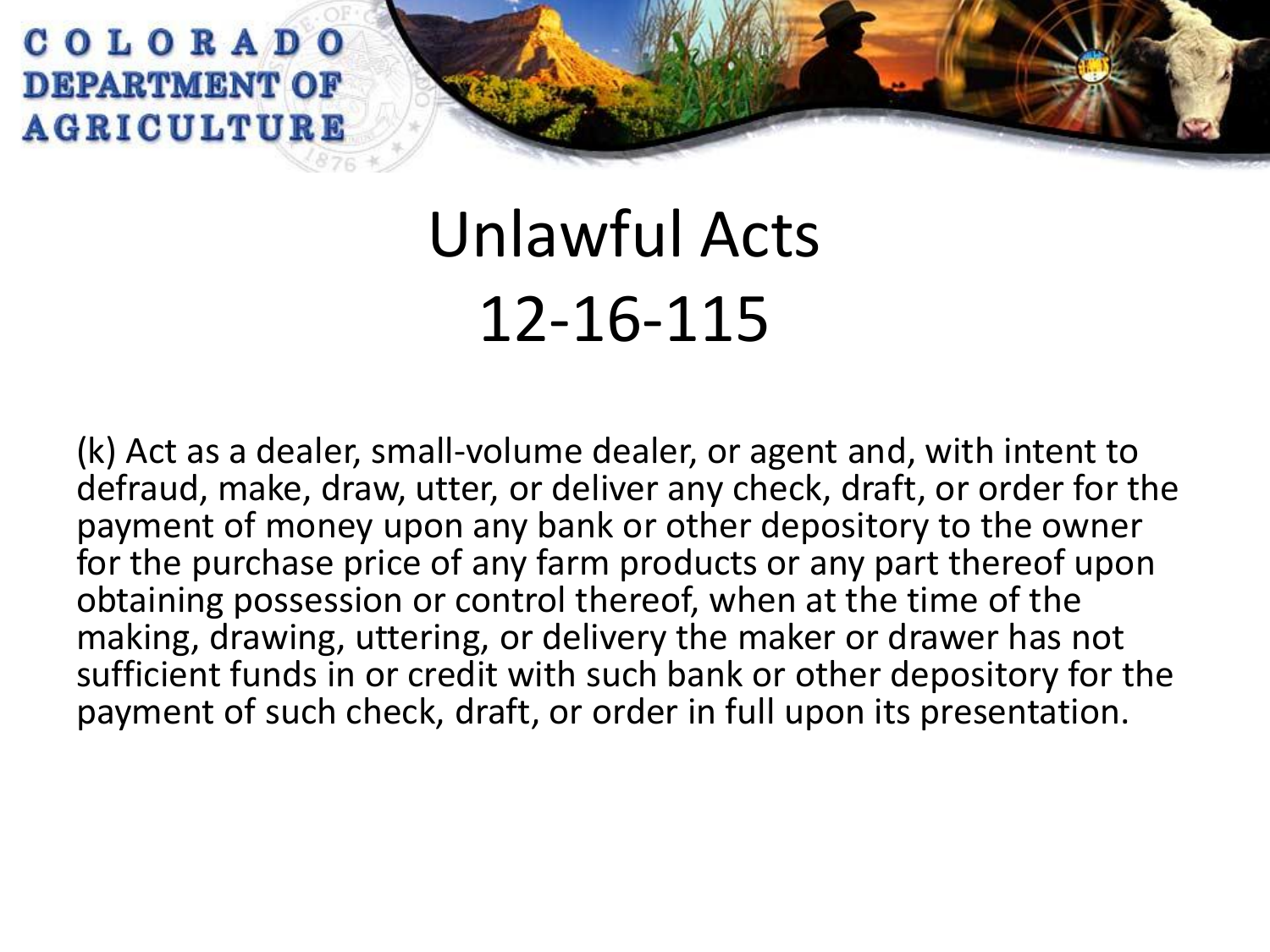

#### Unlawful Acts 12-16-115 (Continued)

The making, drawing, uttering, or delivery of such check, draft, or order shall be prima facie evidence of an intent to defraud. "Credit", as used in this paragraph (k), means an arrangement or understanding with the bank or depository for the payment of such check, draft, or order. Violation of this paragraph (k) shall constitute fraud by check, as defined in [section 18-5-205](http://web.lexisnexis.com/research/buttonTFLink?_m=a7f335dbba20041e97dad93e3b937aaa&_xfercite=<cite cc="USA"><![CDATA[C.R.S. 12-16-115]]></cite>&_butType=4&_butStat=0&_butNum=5&_butInline=1&_butinfo=COCODE 18-5-205&_fmtstr=FULL&docnum=1&_startdoc=1&wchp=dGLzVzB-zSkAW&_md5=bf325c0ad816a340d04ec2288ecde1cd), C.R.S.